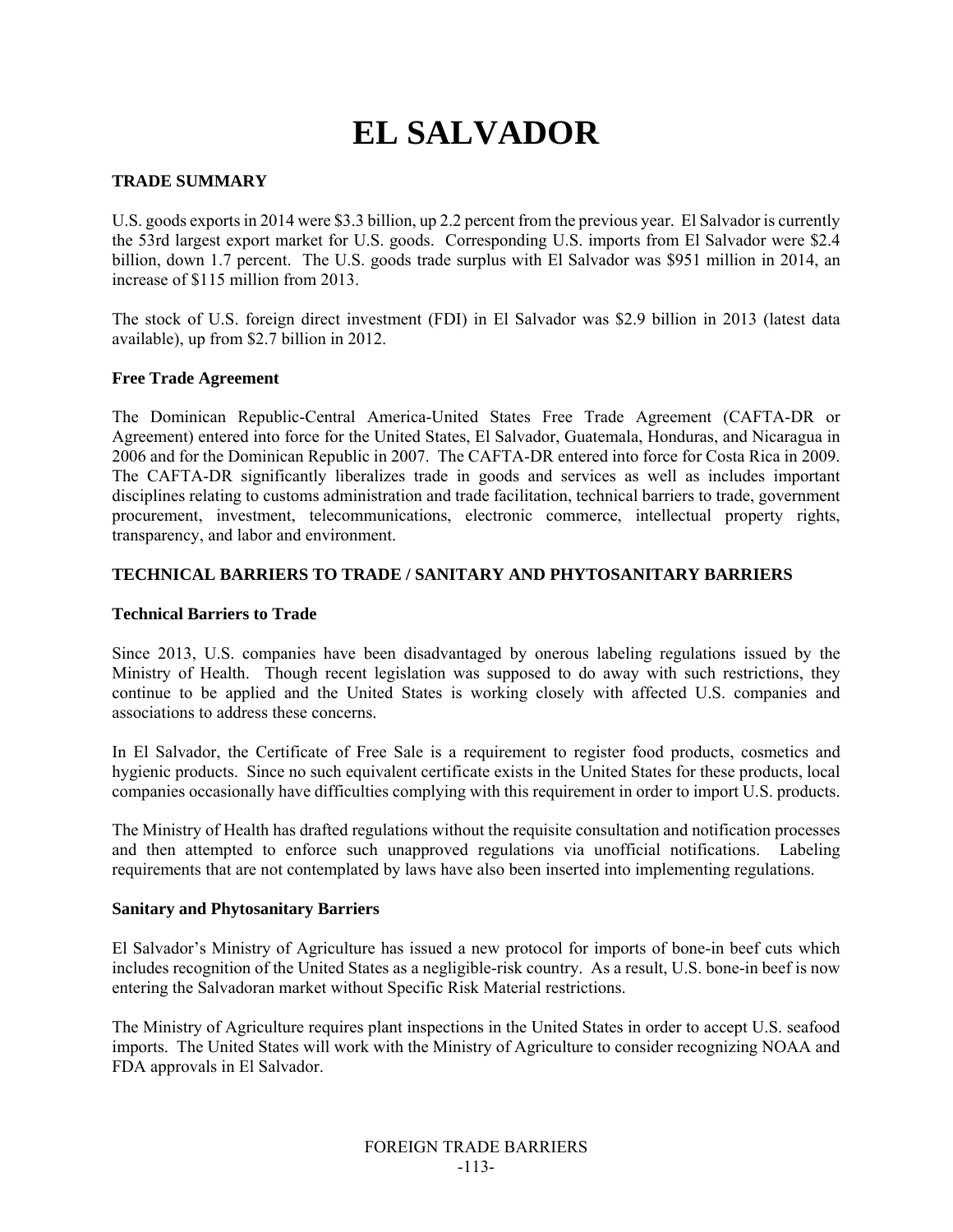In order to register samples, large quantities of the product, even those deemed low-risk, are required for the required laboratory tests, which are often redundant and add to costs.

## **IMPORT POLICIES**

## **Tariffs**

As a member of the Central American Common Market, El Salvador applies a harmonized external tariff on most items at a maximum of 15 percent, with some exceptions.

United States qualifying goods, however, can enter under the CAFTA-DR; as of 2015 100 percent of U.S. consumer and industrial goods enter El Salvador duty free. Nearly all textile and apparel goods that meet the Agreement's rules of origin also now enter El Salvador duty free and quota free, creating economic opportunities for U.S. and regional fiber, yarn, fabric, and apparel manufacturing companies.

Eighty-four percent of U.S. agricultural products qualify for duty-free treatment in El Salvador under the CAFTA-DR as of 2015. El Salvador will eliminate its remaining tariffs on nearly all agricultural products by 2020 (2023 for rice and chicken leg quarters and 2025 for dairy products). For certain agricultural products, tariff-rate quotas (TRQs) permit some duty-free access for specified quantities during the tariff phase-out period, with the duty-free amount expanding during that period. El Salvador will liberalize trade in yellow corn through a 5 percent continual expansion of the initial 350,000 metric ton TRQ with a 15 year phase-out period.

## **Nontariff Measures**

Under the CAFTA-DR, all CAFTA-DR countries, including El Salvador, committed to improve transparency and efficiency in administering customs procedures. The CAFTA-DR countries also committed to ensuring greater procedural certainty and fairness in the administration of these procedures, and agreed to share information to combat illegal transshipment of goods. In 2013, Salvadoran Customs implemented nonintrusive inspections with x-rays at border crossings. Unfortunately, the procedures, designed to facilitate cross-border movements, have resulted in considerable delays, causing losses to exporters and importers. Customs is also increasingly charging fines when the shipment's weight differs from that presented on the paperwork without taking account of shipping losses or providing an opportunity to amend the manifest.

## **GOVERNMENT PROCUREMENT**

The CAFTA-DR requires that procuring entities use fair and transparent procurement procedures, including advance notice of purchases and timely and effective bid review procedures for procurements covered by the Agreement. Under the CAFTA-DR, U.S. suppliers are permitted to bid on procurements of most Salvadoran government entities, including key ministries and state-owned enterprises, on the same basis as Salvadoran suppliers. The anticorruption provisions in the Agreement require each government to ensure under its domestic law that bribery in matters affecting trade and investment, including in government procurement, is treated as a criminal offense or is subject to comparable penalties.

In May 2011, the Legislative Assembly approved a series of reforms to the LACAP (*Ley de Adquisiciones y Contrataciones de la Administración Pública*), which regulates government procurement. These reforms included easing procurement procedures to expedite contracts valued at less than \$35,856. In 2013 and 2014, the Ministry of Agriculture's family seed distribution program procured bean and corn seeds in a scheme favoring national seed producers, raising questions on the program's compliance with CAFTA-DR. The U.S. Government has sought various assurances from the government of El Salvador that future seed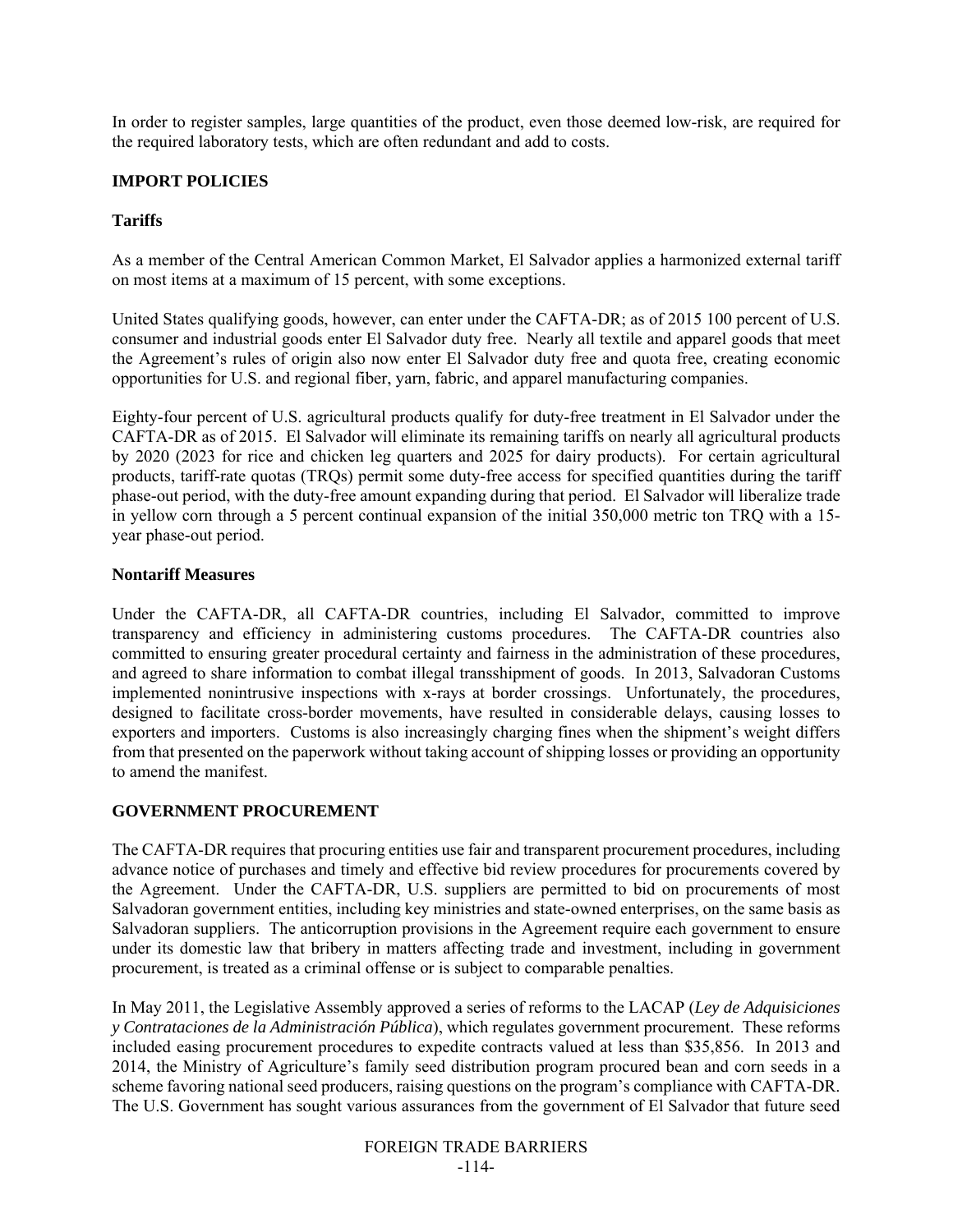purchases will take place in compliance with CAFTA-DR norms. The U.S. Government is currently monitoring the 2015 seed purchase program and will continue to monitor El Salvador's government procurement practices to ensure they are applied consistent with CAFTA-DR obligations.

El Salvador is not a signatory to the WTO Agreement on Government Procurement.

## **EXPORT SUBSIDIES**

El Salvador has notified the WTO Committee on Subsidies and Countervailing Measures of the Export Processing Zones and Marketing Act, an export subsidy program which must be phased out by the end of 2015.

The Salvadoran government operates a form of duty drawback, consisting of a refund of custom duties paid on imported inputs and intermediate goods exclusively used in the production of products exported outside of the Central American region, which remains in place.

Under the CAFTA-DR, El Salvador may not adopt new duty waivers or expand existing duty waivers that are conditioned on the fulfillment of a performance requirement (*e.g.*, the export of a given level or percentage of goods).

# **INTELLECTUAL PROPERTY RIGHTS PROTECTION**

While El Salvador remained unlisted in the 2014 Special 301 Report, the United States initiated an out-ofcycle review of El Salvador in 2013 which found "significant and ongoing concerns with El Salvador's protection and enforcement of intellectual property, including the treatment of geographical indications and pharmaceutical products," and the necessity to closely monitor ongoing developments. To implement its CAFTA-DR intellectual property rights (IPR) obligations, El Salvador undertook legislative reforms providing for stronger IPR protection and enforcement. Despite these efforts, the piracy of optical media, both music and video, in El Salvador remains a concern. In addition, the U.S. stakeholders continue to report very high piracy rates for El Salvador. Optical media imported from the United States into El Salvador are being used as duplication masters for unauthorized copies of copyrighted works. The United States has expressed concern to the Salvadoran government about inadequate enforcement of cable broadcast rights and the competitive disadvantage it places on legitimate providers of this service. The United States remains concerned about the adequacy of implementation of regulations to protect against the unfair commercial use, as well as unauthorized disclosure, of test and other data generated to obtain marketing approval for pharmaceutical products. The lack of an effective system to address patent issues expeditiously in connection with applications to market pharmaceutical products is also disconcerting. The United States will continue to monitor El Salvador's implementation of its IPR obligations under the CAFTA-DR.

## **SERVICES BARRIERS**

#### **Telecommunications**

Every international telephone call, regardless of origin, is charged a \$0.04 per minute tax, while domestic calls within El Salvador are not assessed this tax. A previous exemption for calls from other Central American countries is no longer in effect.